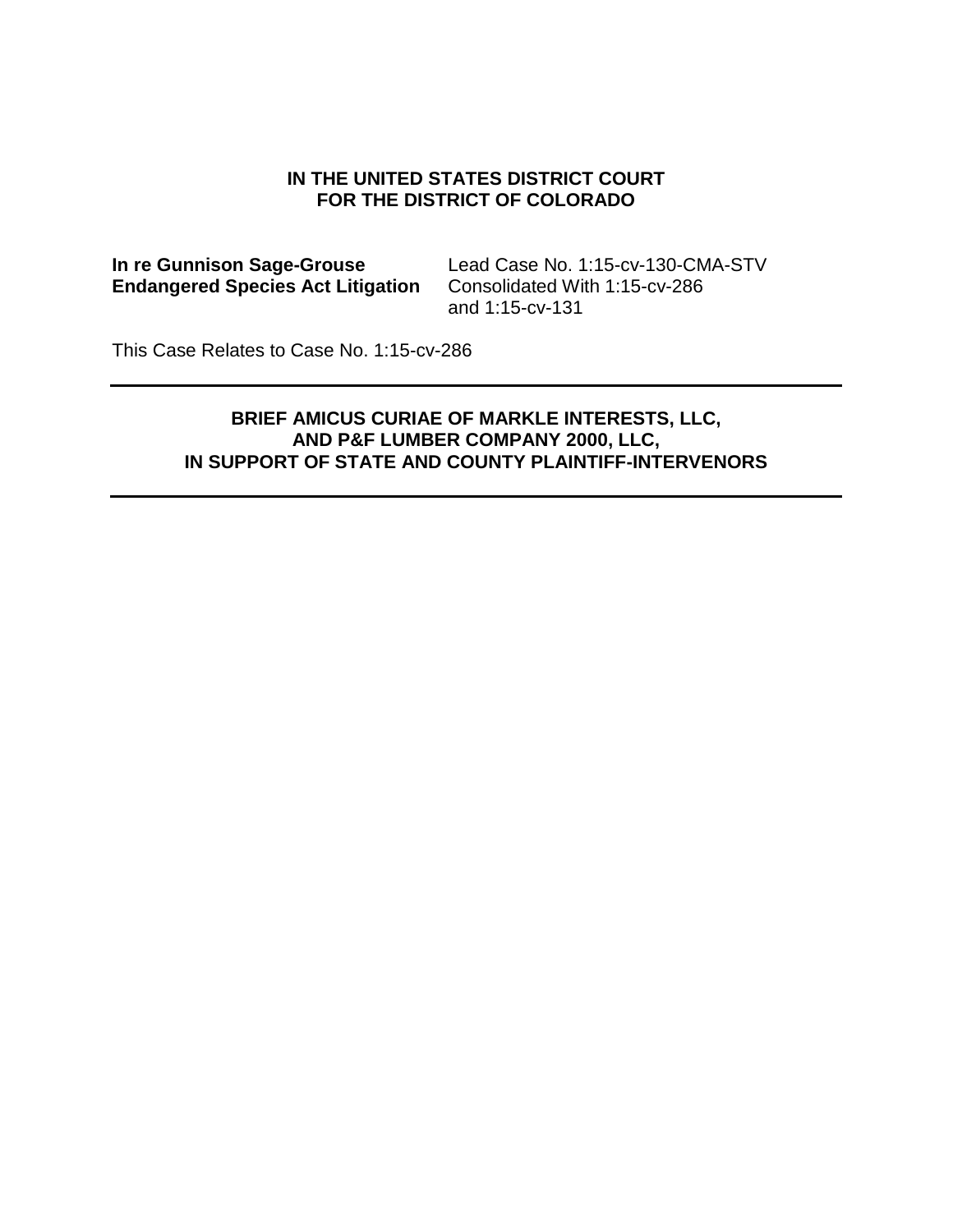## **CORPORATE DISCLOSURE STATEMENT**

Markle Interests, LLC, and P&F Lumber Company 2000, LLC, have no parent

corporations and no publicly held company owns 10% or more of their stock.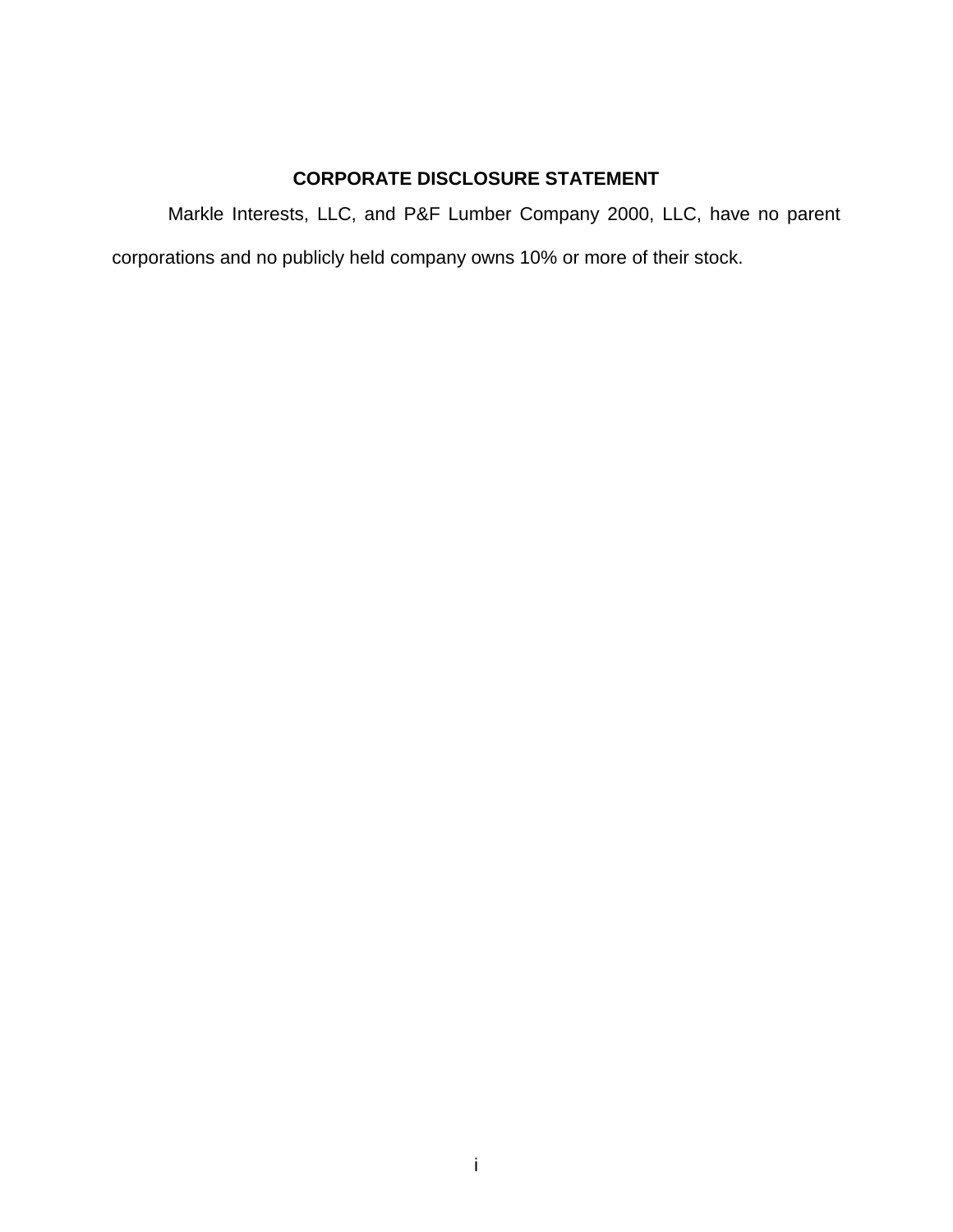# **TABLE OF CONTENTS**

| L.   | UNDER THE ENDANGERED SPECIES ACT,                                                                                                                 |  |  |  |
|------|---------------------------------------------------------------------------------------------------------------------------------------------------|--|--|--|
| Ш.   | THE DESIGNATION OF UNOCCUPIED CRITICAL<br><b>HABITAT REQUIRES A MORE RIGOROUS STANDARD</b><br>THAN THE DESIGNATION OF OCCUPIED CRITICAL HABITAT 4 |  |  |  |
| III. | THE GOVERNMENT'S DECISION TO NOT EXCLUDE<br>UNOCCUPIED AND UNSUITABLE AREAS FROM                                                                  |  |  |  |
|      | IV. THE LIMITLESS DESIGNATION OF NON-HABITAT AS<br>CRITICAL HABITAT RAISES CONSTITUTIONAL CONFLICTS7                                              |  |  |  |
|      |                                                                                                                                                   |  |  |  |
|      |                                                                                                                                                   |  |  |  |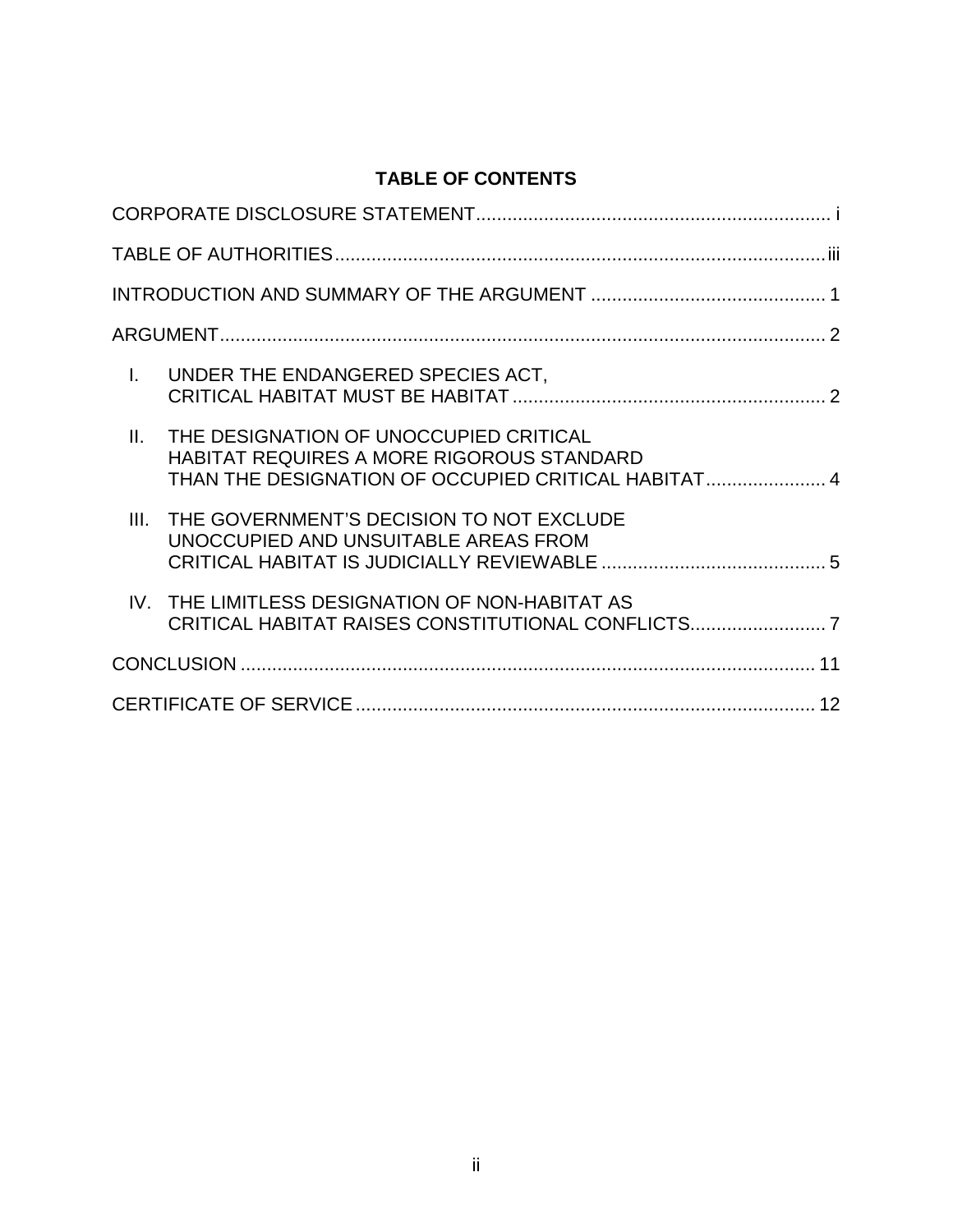## **TABLE OF AUTHORITIES**

#### **Cases**

| Arizona Cattle Growers' Ass'n v. Salazar, 606 F.3d 1160 (9th Cir. 2010) 4-5    |  |  |
|--------------------------------------------------------------------------------|--|--|
|                                                                                |  |  |
| Edward J. DeBartolo Corp. v. Florida Gulf Coast Bldg. &                        |  |  |
|                                                                                |  |  |
| Markle Interests, L.L.C. v. U.S. Fish and Wildlife Service,                    |  |  |
| Markle Interests, L.L.C. v. U.S. Fish and Wildlife Service,                    |  |  |
|                                                                                |  |  |
| Motor Vehicle Mfrs. Ass'n of U.S. v. State Farm Mutual Auto Ins.,              |  |  |
| Nat'l Fed'n of Indep. Bus. v. Sebelius, 567 U.S. 519, 132 S. Ct. 2566 (2012) 9 |  |  |
| Solid Waste Agency of N. Cook Cty. v. U.S. Army Corps of Engineers,            |  |  |
|                                                                                |  |  |
|                                                                                |  |  |
|                                                                                |  |  |
| <b>Statutes</b>                                                                |  |  |
|                                                                                |  |  |

16 U.S.C. § 1533(a)(3)(A)(i)............................................................................................ 3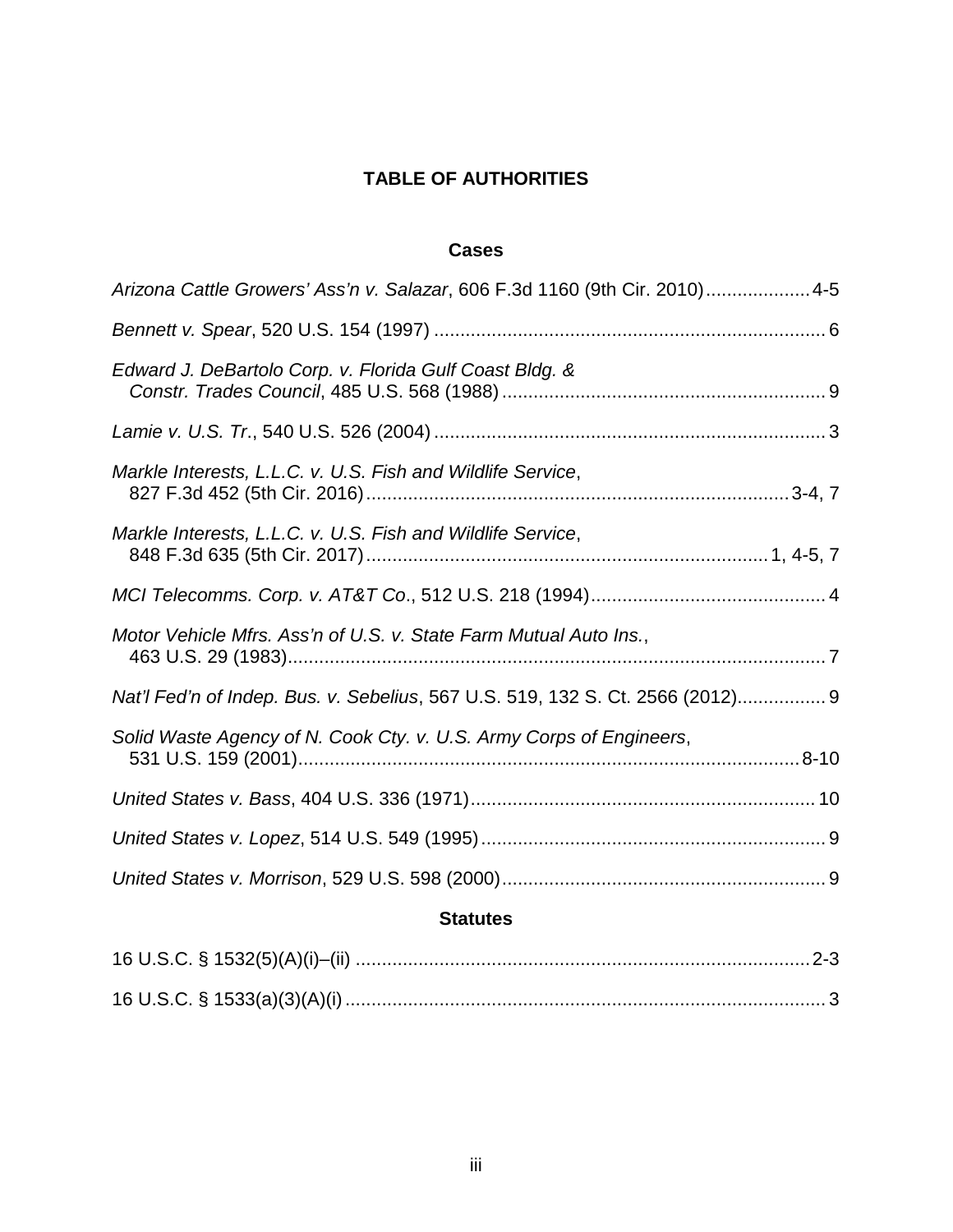## **Other Authorities**

| Listing Endangered and Threatened Species and Designating<br>Critical Habitat; Implementing Changes to the Regulations for<br>Designating Critical Habitat, 81 Fed. Reg. 7414 (Feb. 11, 2016)7-8 |  |
|--------------------------------------------------------------------------------------------------------------------------------------------------------------------------------------------------|--|
|                                                                                                                                                                                                  |  |
|                                                                                                                                                                                                  |  |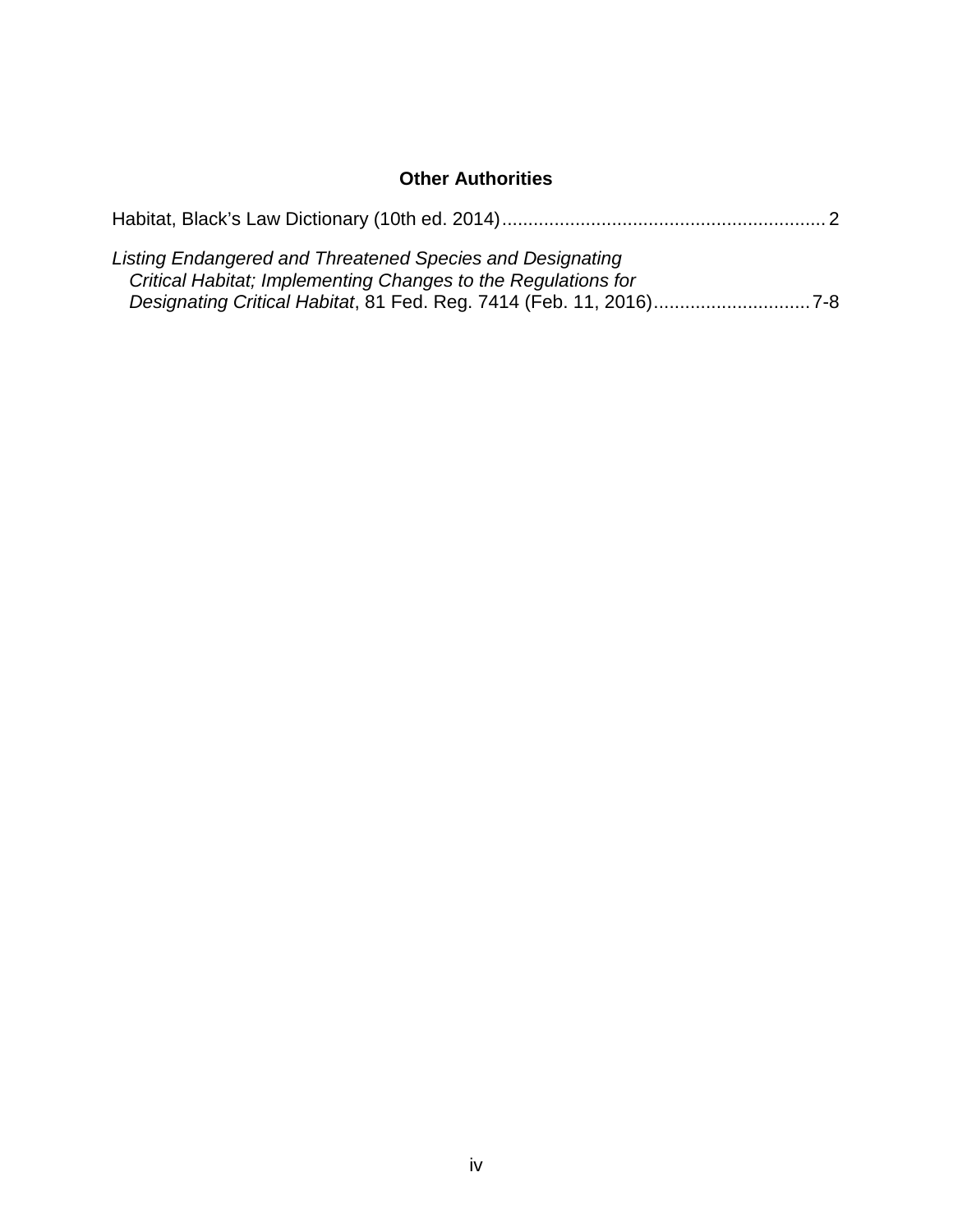#### **INTRODUCTION AND SUMMARY OF THE ARGUMENT**

This case raises an identical claim to that raised in *Markle Interests, L.L.C. v. U.S. Fish and Wildlife Service*, 848 F.3d 635 (5th Cir. 2017), now pending on petition for writ of certiorari in the U.S. Supreme Court (17-74). Amici filed their petition on July 12, 2017. The government response is due August 14, 2017. The High Court is asked to decide whether the Endangered Species Act authorizes the federal government to designate as critical habitat private land that is unsuitable as habitat and has no connection to a protected species. This Court must answer the same question. A resolution of this question at the Supreme Court may determine the outcome of this case. The arguments made to the Supreme Court in *Markle* apply equally here. A familiarity with those arguments will therefore aid the Court in deciding this case.

The designation of non-habitat as critical habitat is unprecedented in its potential to expand federal authority over local land and water use. It vests federal agencies with virtually limitless power to regulate any and all areas of the Nation based solely on the government's bald assertion that the regulated areas are "essential to the conservation of a protected species." This is so, even when the designated area is unsuitable and inaccessible as species habitat, like the vast unoccupied areas designated as critical habitat for the Gunnison sage-grouse.

This approach effectively rewrites the statutory text. With the exception of *Markle*, it conflicts with all relevant judicial decisions. It ignores controlling Supreme Court precedent. And, it raises irreconcilable constitutional conflicts.

1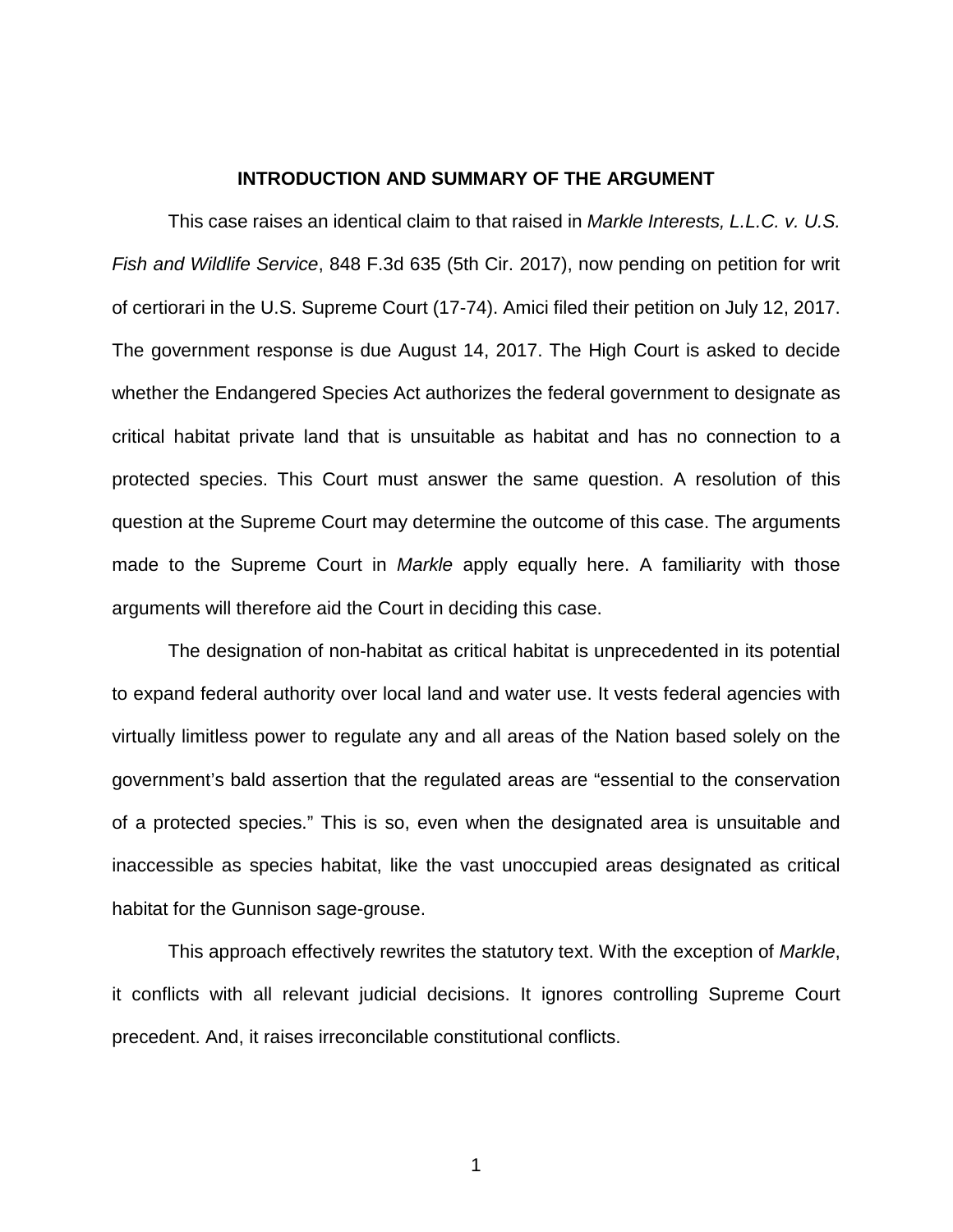Accordingly, the Supreme Court and this Court must address four predicate issues: First, whether private property that is unsuitable as habitat and does not contribute to the conservation of a listed species meets the definition of critical habitat under the Endangered Species Act. Second, whether the designation of unoccupied critical habitat requires a more rigorous standard than the designation of occupied critical habitat. Third, whether the government's decision to not exclude an area from critical habitat is reviewable for an abuse of discretion under the Administrative Procedure Act. And, fourth, whether the designation of unoccupied and unsuitable habitat raises a constitutional conflict that can be avoided by a more limited reading of the ESA.

#### **ARGUMENT**

**I**

### **UNDER THE ENDANGERED SPECIES ACT, CRITICAL HABITAT MUST BE HABITAT**

The term "critical habitat" is not a term of art divorced from its plain language. It is

descriptive. The word "habitat" denotes a place where species live and grow. *See* Habitat,

Black's Law Dictionary (10th ed. 2014) ('The place where a particular species of animal

or plant is normally found."). The ESA defines critical habitat as:

(i) the specific areas within the geographical area occupied by the species, at the time it is listed in accordance with the provisions of section 1533 of this title, on which are found those physical or biological features (I) essential to the conservation of the species and (II) which may require special management considerations or protection; and

(ii) specific areas outside the geographical area occupied by the species at the time it is listed in accordance with the provisions of section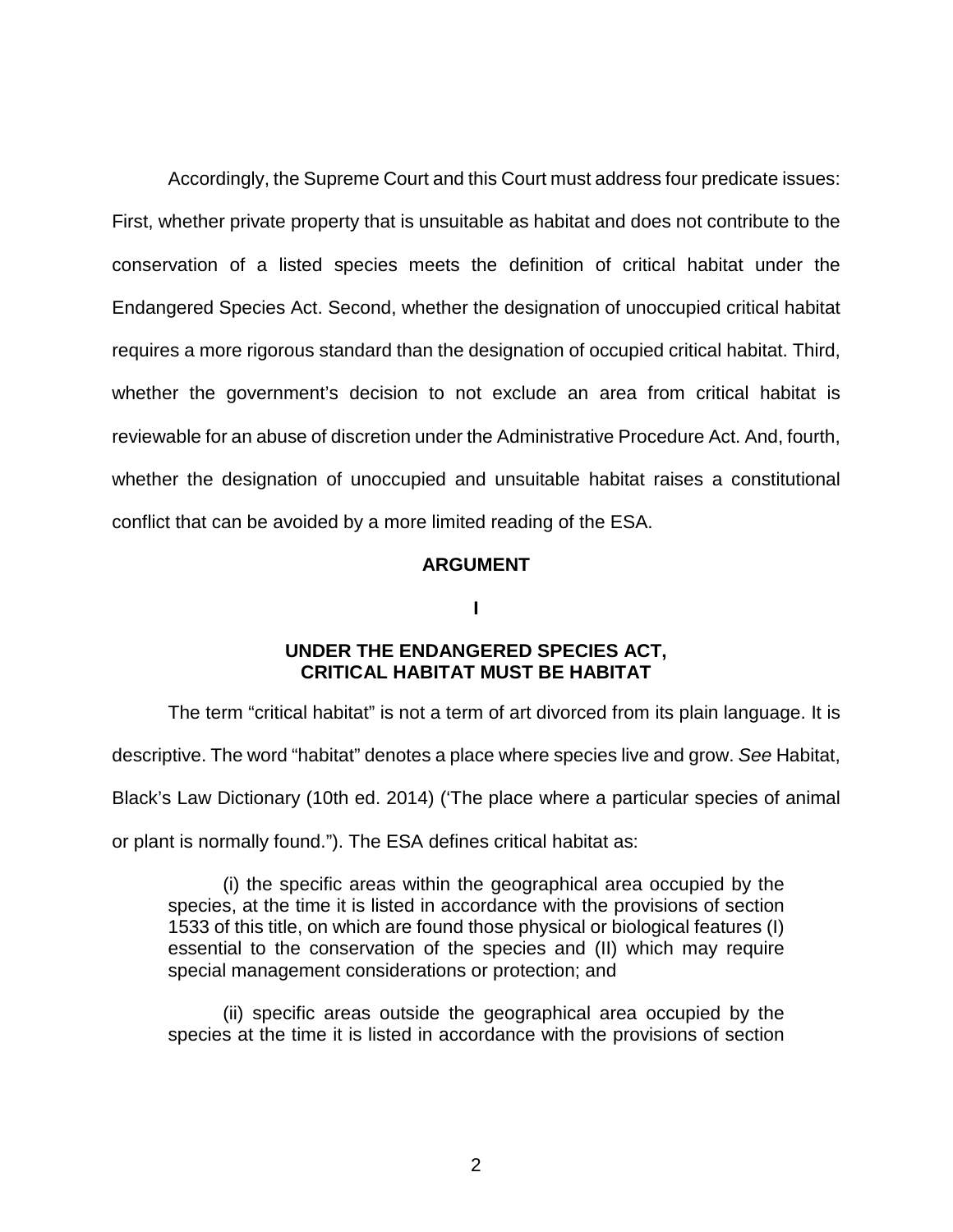1533 of this title, upon a determination by the Secretary that such areas are essential for the conservation of the species.

16 U.S.C. § 1532(5)(A)(i)–(ii).

Subsection (i) describes occupied *habitat* while subsection (ii) describes unoccupied *habitat*. This is clear from another provision of the ESA that states:

The Secretary, by regulation promulgated in accordance with subsection (b) of this section and to the maximum extent prudent and determinable—

i. shall, concurrently with making a determination under paragraph (1) that a species is an endangered species or a threatened species, *designate any habitat of such species which is then considered to be critical habitat . . .* .

*Id*. § 1533(a)(3)(A)(i) (emphasis added).

This language is clear and determinative. Under the statutory text, critical habitat is a subset of a species' larger habitat. "It is well established that 'when the statute's language is plain, the sole function of the courts—at least where the disposition required by the text is not absurd—is to enforce it according to its terms.'" *Lamie v. U.S. Tr*., 540 U.S. 526, 534 (2004) (citations omitted).

In this case, it is the government's reading of the statutory text, contrary to its plain language, that is absurd. As Judge Owen stated in her dissent from the panel decision in *Markle Interests, L.L.C. v. U.S. Fish and Wildlife Service*, 827 F.3d 452 (5th Cir. 2016), the word "essential" vests the Service with significant discretion in determining which areas are necessary for the conservation of a species, "but there are limits to a word's meaning and hence the Service's discretion." *Id*. at 484. In this case, the Service's interpretation of essential "goes beyond the boundaries of what 'essential' can reasonably be interpreted to mean." *Id*. Therefore, as the Supreme Court explained, "an agency's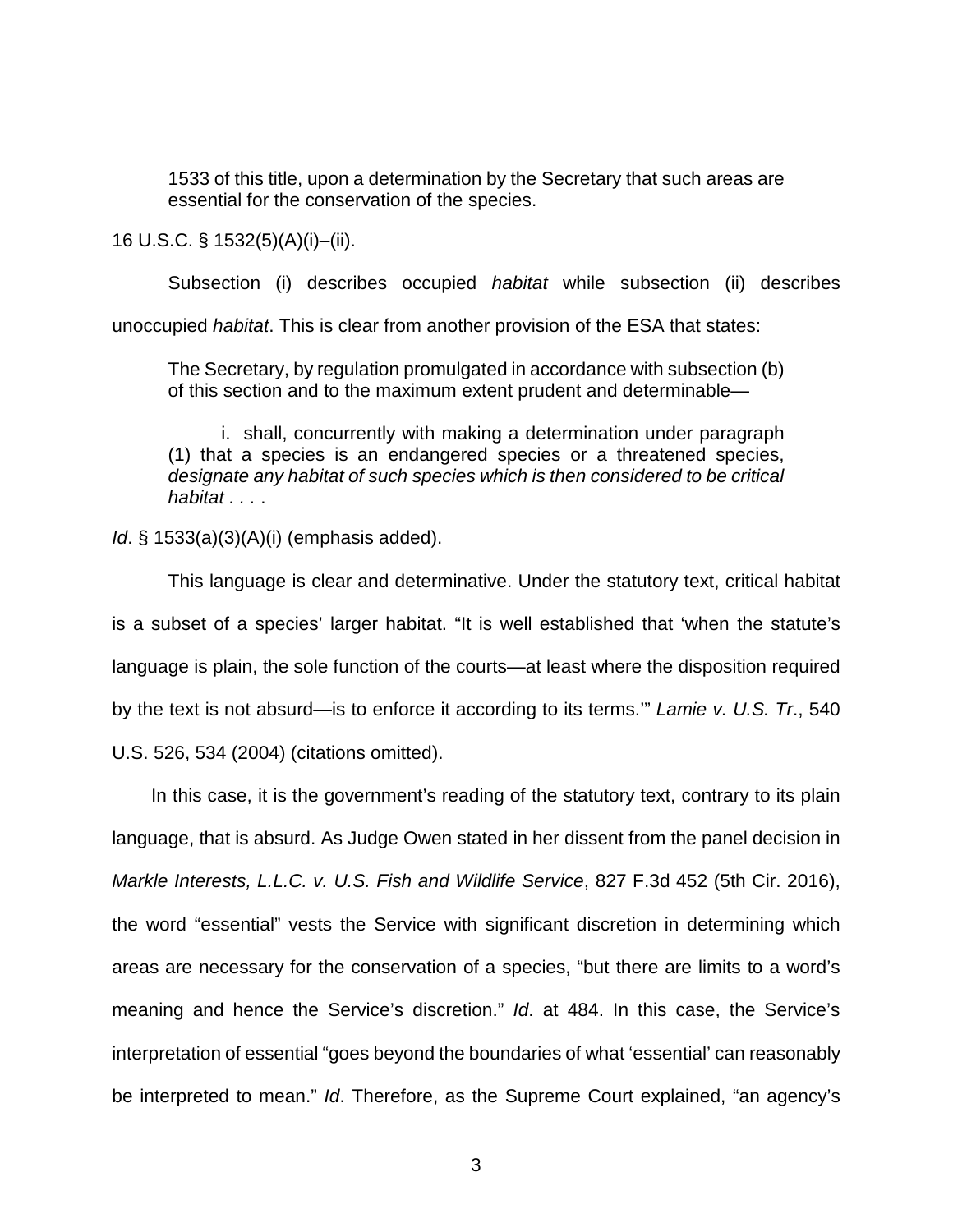interpretation of a statute is not entitled to deference when it goes beyond the meaning that the statute can bear." *Id*. (citing *MCI Telecomms. Corp. v. AT&T Co*., 512 U.S. 218, 229 (1994)). This is such an interpretation.

**II**

### **THE DESIGNATION OF UNOCCUPIED CRITICAL HABITAT REQUIRES A MORE RIGOROUS STANDARD THAN THE DESIGNATION OF OCCUPIED CRITICAL HABITAT**

According to the six-member dissent to the petition for rehearing en banc in *Markle, "*When Congress took up the critical habitat issue in 1978, members of both Houses expressed concerns about the Service's broad definition and its potential to expand federal regulation well beyond occupied habitat." *Markle*, 848 F.3d at 647. Therefore, Congress "took a narrower approach to unoccupied habitat, severing unoccupied from occupied critical habitat and placing the respective definitions in separate provisions." *Id*. Thus, "Congress intentionally curtailed unoccupied critical habitat designation[s]." *Id*. at 647-48.

Additionally, until *Markle*, every court to consider the matter held that the showing the government must make to designate unoccupied areas as critical habitat is *more* demanding than designating occupied areas that contain all of the physical and biological features essential for the species' survival:

The statute thus differentiates between "occupied" and "unoccupied" areas, imposing a more onerous procedure on the designation of unoccupied areas by requiring the Secretary to make a showing that unoccupied areas are essential for the conservation of the species.

*Arizona Cattle Growers' Ass'n v. Salazar*, 606 F.3d 1160, 1163 (9th Cir. 2010).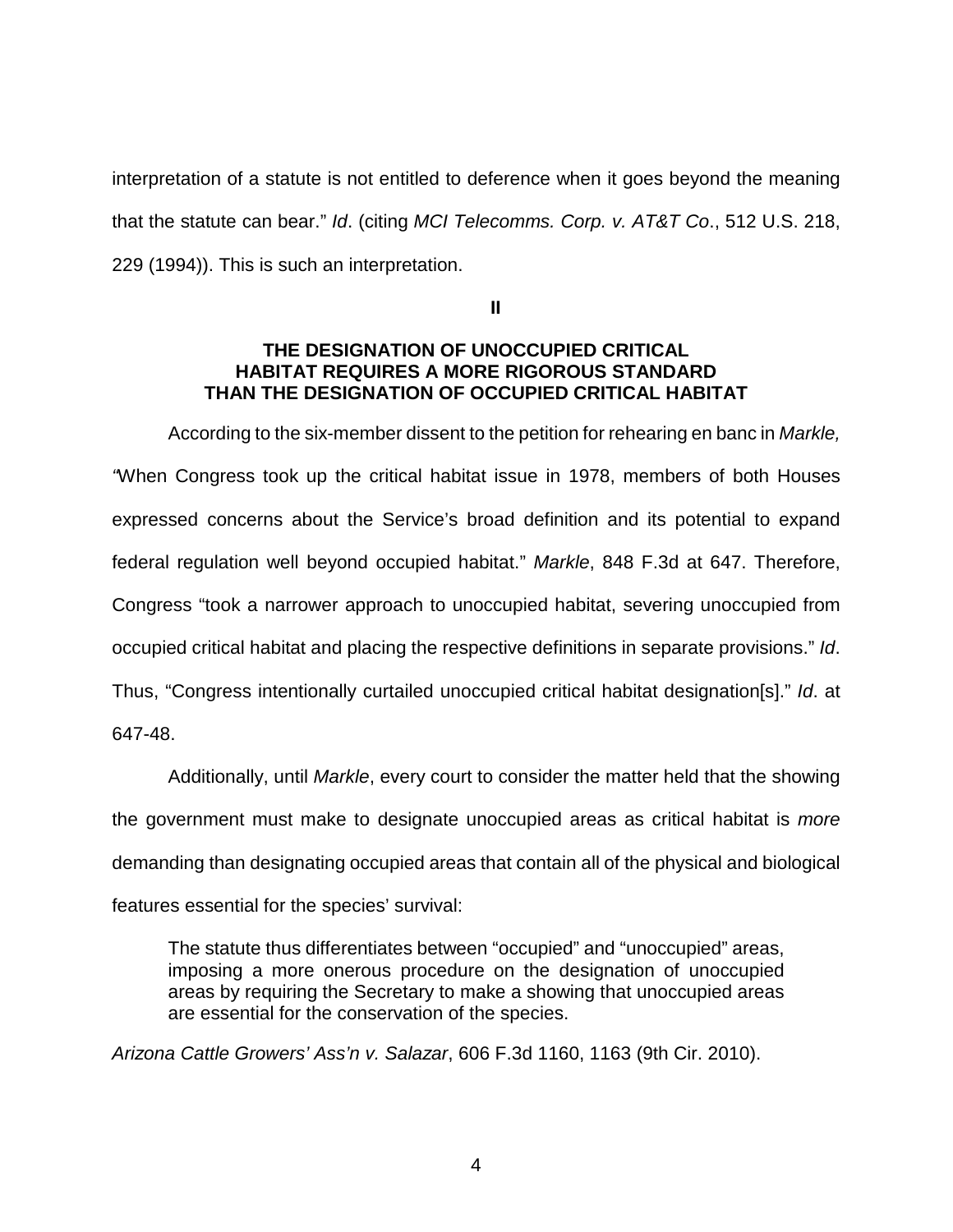The district courts are in accord:

*See Ctr. for Biological Diversity v. Kelly*, 93 F. Supp. 3d 1193, 1202 (D. Idaho 2015) ("The standard for designating unoccupied habitat is more demanding than that of occupied habitat."); *All. for Wild Rockies v. Lyder*, 728 F. Supp. 2d 1126, 1138 (D. Mont. 2010) ("Compared to occupied areas, the ESA imposes 'a more onerous procedure on the designation of unoccupied areas by requiring the Secretary to make a showing that unoccupied areas are essential for the conservation of the species.'" (quoting *Ariz. Cattle Growers' Ass'n*, 606 F.3d at 1163)); *see also Am. Forest Res. Council v. Ashe*, 946 F. Supp. 2d 1, 44 (D.D.C. 2013) (referencing "the more demanding standard for unoccupied habitat"); *Cape Hatteras Access Pres. All. v. U.S. Dep't of Interior*, 344 F. Supp. 2d 108, 119 (D.D.C. 2004) ("Thus, both occupied and unoccupied areas may become critical habitat, but, with unoccupied areas, it is not enough that the area's features be essential to conservation, the area itself must be essential.").

*Markle*, 848 F.3d at 648.

Nevertheless, the Service lowered the bar in *Markle* and this case, and asserts it

may designate any unoccupied area as critical habitat that has the potential, even if not

the actual possibility, of becoming sustainable habitat through human intervention. This

approach makes it *less* onerous to designate unoccupied areas as critical habitat contrary

to the intent of Congress and the relevant case law.

**III**

### **THE GOVERNMENT'S DECISION TO NOT EXCLUDE UNOCCUPIED AND UNSUITABLE AREAS FROM CRITICAL HABITAT IS JUDICIALLY REVIEWABLE**

Section 4 of the ESA authorizes the government to exclude any area from designation as critical habitat where the societal burdens outweigh the biological benefits to the species. In *Markle*, as in this case, the government failed to exclude such areas even though the impacts on resource users are severe and the designation of non-habitat provides no benefit to the protected species. Those benefits derive only from actual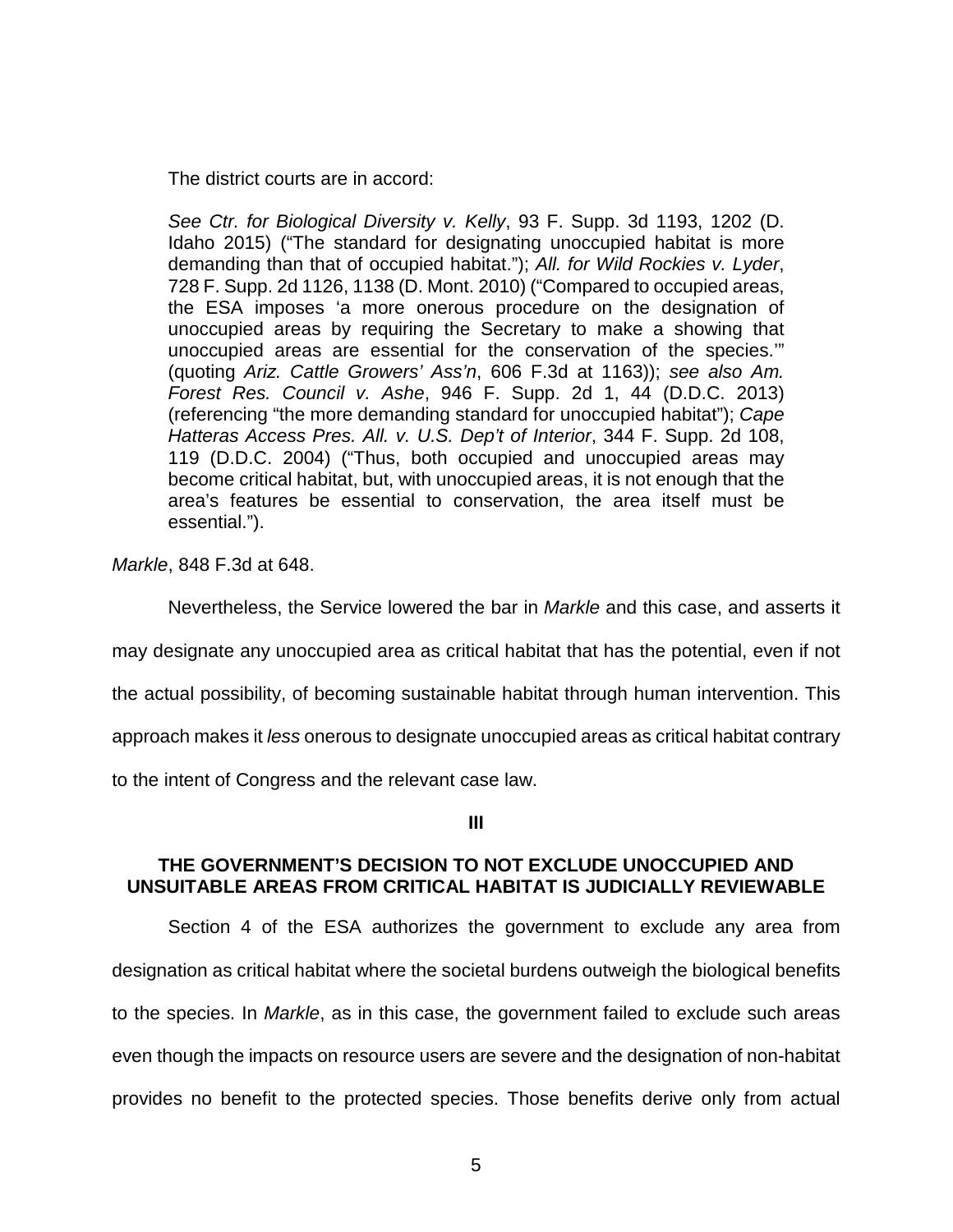sustainable habitat. The designation of non-habitat as critical habitat is therefore arbitrary and capricious. The government argued in *Markle*, and will probably argue in this case,

that the government's decision to not exclude an area from critical habitat is left to the

sole discretion of the government and is not reviewable in court.

But that argument conflicts with the Supreme Court's decision in *Bennett v. Spear*,

520 U.S. 154 (1997), wherein the Court expressly held the government's critical habitat

designation is judicially reviewable for abuse of discretion under the Administrative

Procedure Act:

It is true that . . . except where extinction of the species is at issue, "[t]he Secretary *may* exclude any area from critical habitat if he determines that the benefits of such exclusion outweigh the benefits of specifying such area as part of the critical habitat." *Ibid.* (emphasis added). However, the fact that *the Secretary's ultimate decision is reviewable only for abuse of discretion* [under the APA] [emphasis added] does not alter the categorical *requirement* that, in arriving at his decision, he "tak[e] into consideration the economic impact, and any other relevant impact," and use "the best scientific data available."

*Id.* at 172.

*Bennett v. Spear* is controlling and that case authorizes this Court to review the

government's decision to not exclude unusable areas from the critical habitat designation

where the impacts are high and the benefits are low. Or, in this case, nonexistent.

The Service has a history of trying to downplay the economic impact of its critical habitat designations . . . . ¶ The critical habitat designation shows again and again the short shrift the Service paid to economic impacts. In response to comments from Utah and Colorado, the Service reports only "forecasted incremental impacts from the critical habitat designation alone (not including baseline impacts due to listing of the species)" and provides no analysis beyond a recitation of the figures. 79 Fed. Reg. at 69318-319; *see also* GUSG0199528. In considering potential exclusions based on economic factors, the Service states that its analysis "did not identify any costs that are concentrated in any geographic area or sector" and thus no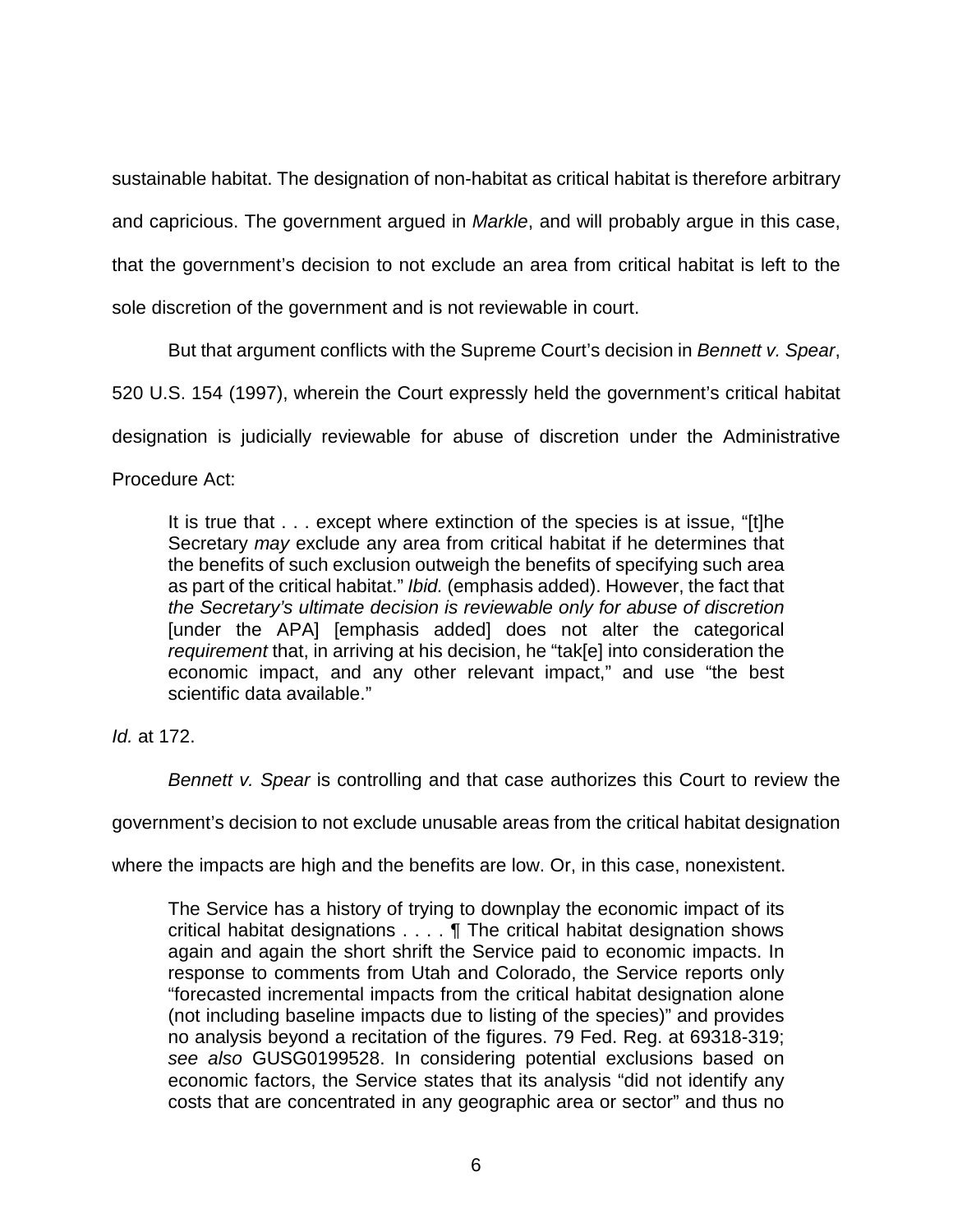areas are being considered for exclusion. *Id*. at 69348. It does not explain why concentration is a necessary predicate for exclusion; economic impacts could be diffuse but still devastating.

Petitioner-Intervenors' Opening Brief at 17-19.

With a potential for severe impacts on resource users, including the state and local governments and ranchers and farmers, on one side, and no articulated benefit to the species on the other side, the government's decision defies reason and is arbitrary and capricious. The designation of non-usable areas as critical habitat "runs counter to the evidence before the agency" and "is so implausible that it [cannot] be ascribed to a difference in view or the product of agency expertise." *Motor Vehicle Mfrs. Ass'n of U.S. v. State Farm Mutual Auto Ins.*, 463 U.S. 29, 43 (1983).

#### **IV**

### **THE LIMITLESS DESIGNATION OF NON-HABITAT AS CRITICAL HABITAT RAISES CONSTITUTIONAL CONFLICTS**

The en banc dissent in *Markle* warned that the designation of non-habitat as critical habitat gives the government "virtually limitless" power to designate critical habitat. *Markle*, 848 F.3d at 651. In her panel dissent, Judge Owen argued that if this approach is allowed to stand it will lead to the designation of "vast portions" of the Nation subject to strict federal control. *Markle*, 827 F.3d at 481. The multi-state designation of critical habitat for the Gunnison sage-grouse is a case in point.

Moreover, the government recently codified this approach in a new rule relying on *Markle*, although the Supreme Court has yet to rule on the decision. *See Listing Endangered and Threatened Species and Designating Critical Habitat; Implementing Changes to the Regulations for Designating Critical Habitat*. 81 Fed. Reg. 7414, 7427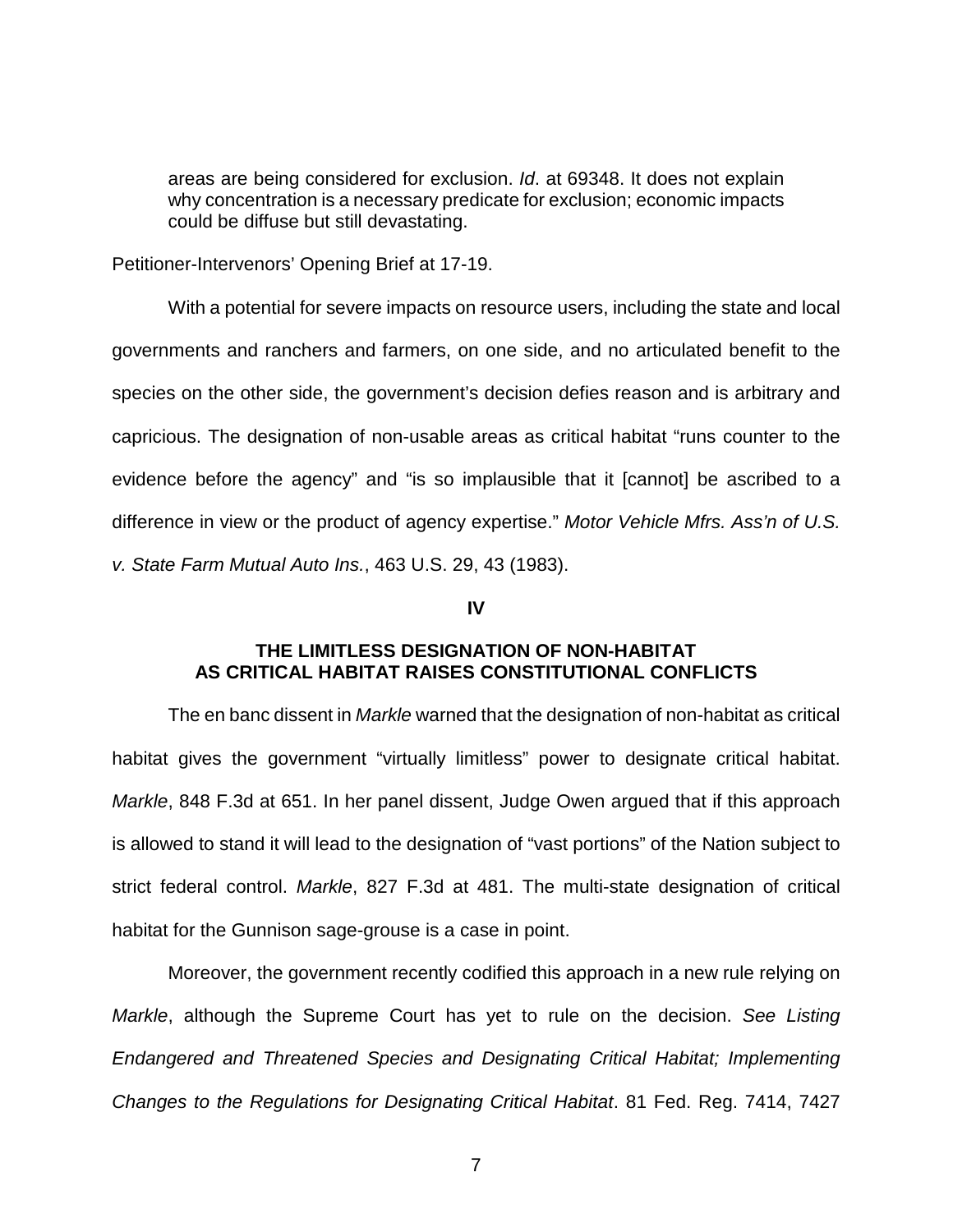(Feb. 11, 2016). That rule prematurely establishes *Markle* as a nationwide precedent and was challenged by 18 states in the U.S. District Court for the Southern District of Alabama (16-cv-00593). The case is on hold allowing time for the new Administration to determine if it will defend the rule.

Authorizing the government to wield the sweeping and unprecedented power to designate "vast portions" of the Nation as critical habitat that cannot sustain the species without drastic modification, and which do not provide any supporting role in the conservation of the species, is troubling because it raises a constitutional conflict, in two ways. First, federal regulation of local land and water resources, that have no connection to a protected species, exceeds the commerce power on which the ESA is based. And, second, federal regulation of local land and water use unduly impinges on the power of the states in violation of the Tenth Amendment.

Enforcement of the ESA to protect species found on private, state, and local lands and waters creates a line-drawing problem that implicates the outer boundaries of constitutional power. The Supreme Court addressed a similar line-drawing problem under the Clean Water Act wherein the Court acknowledged such broad regulation raised constitutional concerns and held the challenged statutory provisions should be read to avoid a constitutional conflict.

In *Solid Waste Agency of N. Cook Cty. v. U.S. Army Corps of Engineers*, 531 U.S. 159 (2001) (*SWANCC*), the Corps asserted jurisdiction over remote water bodies that had no connection to any navigable-in-fact waters subject to regulation under the Clean Water Act, as authorized by the Commerce Clause. The Supreme Court rejected the Corps'

8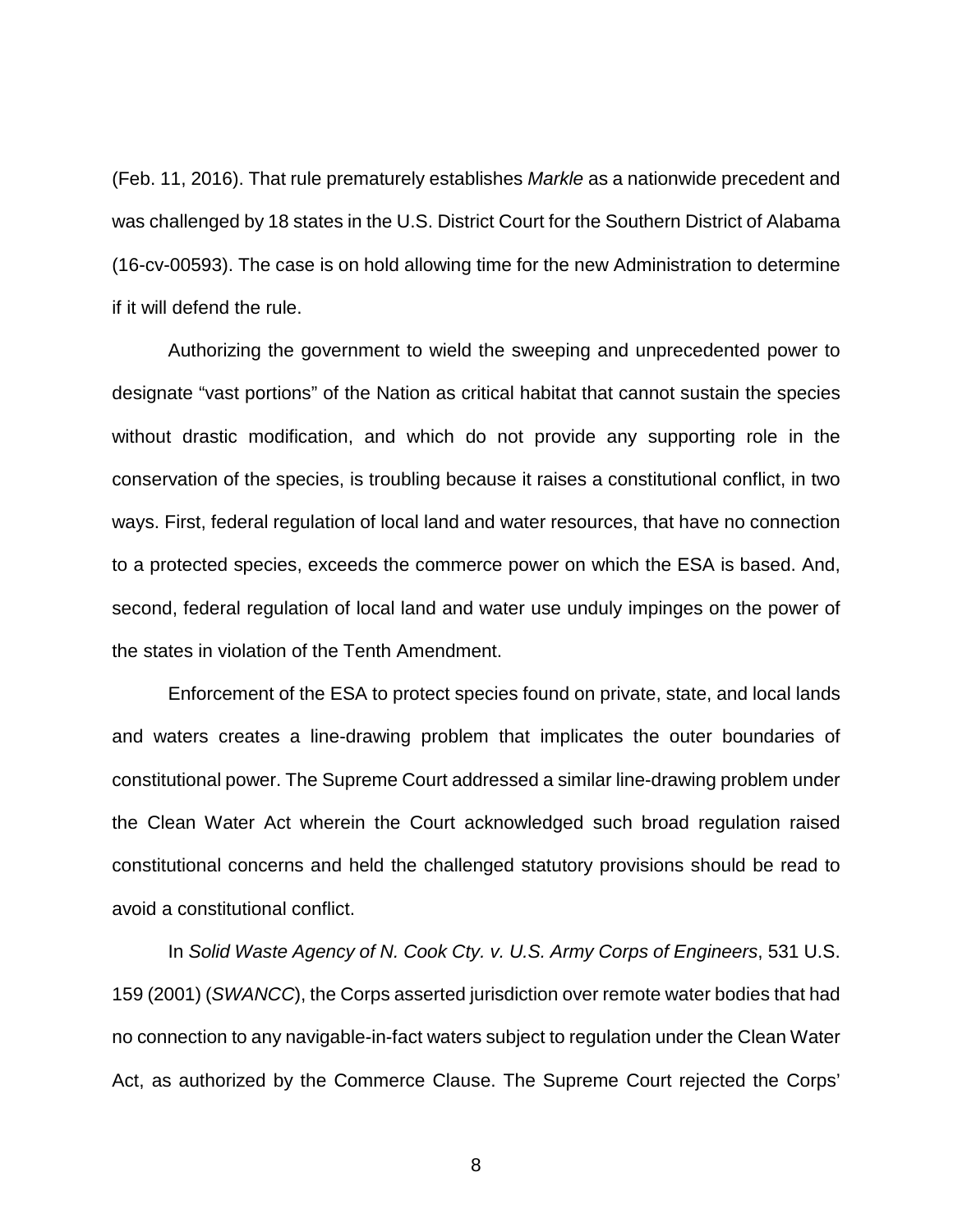interpretation of the Act, explaining that "[w]here an administrative interpretation of a statute invokes the outer limits of Congress' power, we expect a clear indication that Congress intended that result." *Id*. at 172 (citing *Edward J. DeBartolo Corp. v. Florida Gulf Coast Bldg. & Constr. Trades Council*, 485 U.S. 568, 575 (1988)).

The basis for that policy lies in the Court's desire "not to needlessly reach constitutional issues" and the Court's assumption "that Congress does not casually authorize administrative agencies to interpret a statute to push the limit of congressional authority." *Id*. at 172-73. According to the Supreme Court, the Corps pushed the limits of congressional authority in *SWANCC* when it "claimed jurisdiction over petitioner's land because it contains water areas used as habitat" by migratory waterfowl. *Id*. at 173. The constitutional conflict arose because the Corps did not identify a basis for such regulation under the commerce power. This is significant, the Court stated, because it had twice affirmed "the proposition that the grant of authority to Congress under the Commerce Clause, though broad, is not unlimited." *Id*. *See United States v. Morrison*, 529 U.S. 598, 613 (2000) ("[T]hus far in our Nation's history our cases have upheld Commerce Clause regulation of intrastate activity only where that activity is economic in nature."); *and United States v. Lopez*, 514 U.S. 549, 559 (1995) (Congress may regulate intrastate economic activity where the activity substantially affects interstate commerce.). More recently, the Supreme Court explained: "[A]s expansive as this Court's cases construing the scope of the commerce power have been, they uniformly describe the power as reaching 'activity;'" specifically, "existing commercial activity." *Nat'l Fed'n of Indep. Bus. v. Sebelius*, 567 U.S. 519, 132 S. Ct. 2566, 2572-73 (2012).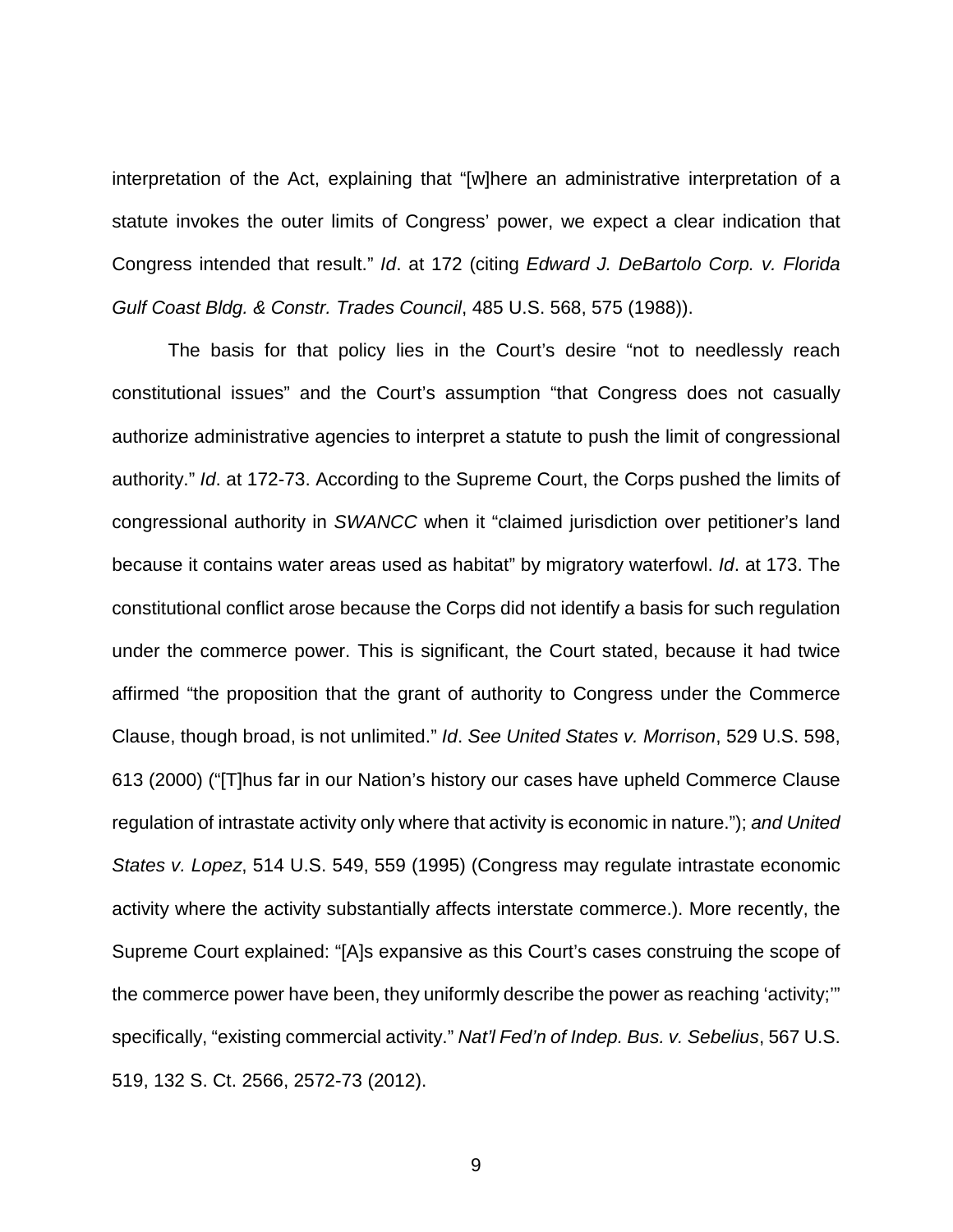The Court could have been talking about *Markle* or even this case, because the same conflict arises. With respect to those areas that are unsuitable as habitat and which provide no conservation benefit to the species, the government has failed to identify any Commerce Clause connection. To the contrary the government asserts it may designate non-habitat as critical habitat thereby cutting off any constitutional link. The Supreme Court has never upheld a Commerce Clause regulation where there is no connection to interstate commerce.

The Supreme Court's concern over needlessly reaching constitutional issues, unless Congress clearly intends to push the limits of constitutional power, "is heightened where the administrative interpretation alters the federal-state framework by permitting federal encroachment upon a traditional state power." *SWANCC*, 531 U.S. at 173 (citing *United States v. Bass*, 404 U.S. 336, 349 (1971)). The traditional state power that concerned the Court in *SWANCC* was the power of the state to control local land and water use, much like this case. "Permitting respondents to claim federal jurisdiction over ponds and mudflats . . . would result in a significant impingement of the State's traditional and primary power over land and water use." *Id*. at 174. That impingement created a constitutional conflict. It is no wonder that 15 states filed an amicus brief in support of Markle's en banc review and that 18 states are now seeking to overturn the critical habitat rule that relies on the still-pending *Markle* decision. The designation of vast areas as critical habitat that do not provide any conservation benefit to a listed species is a quintessential impingement on the powers of the states in violation of constitutional norms.

10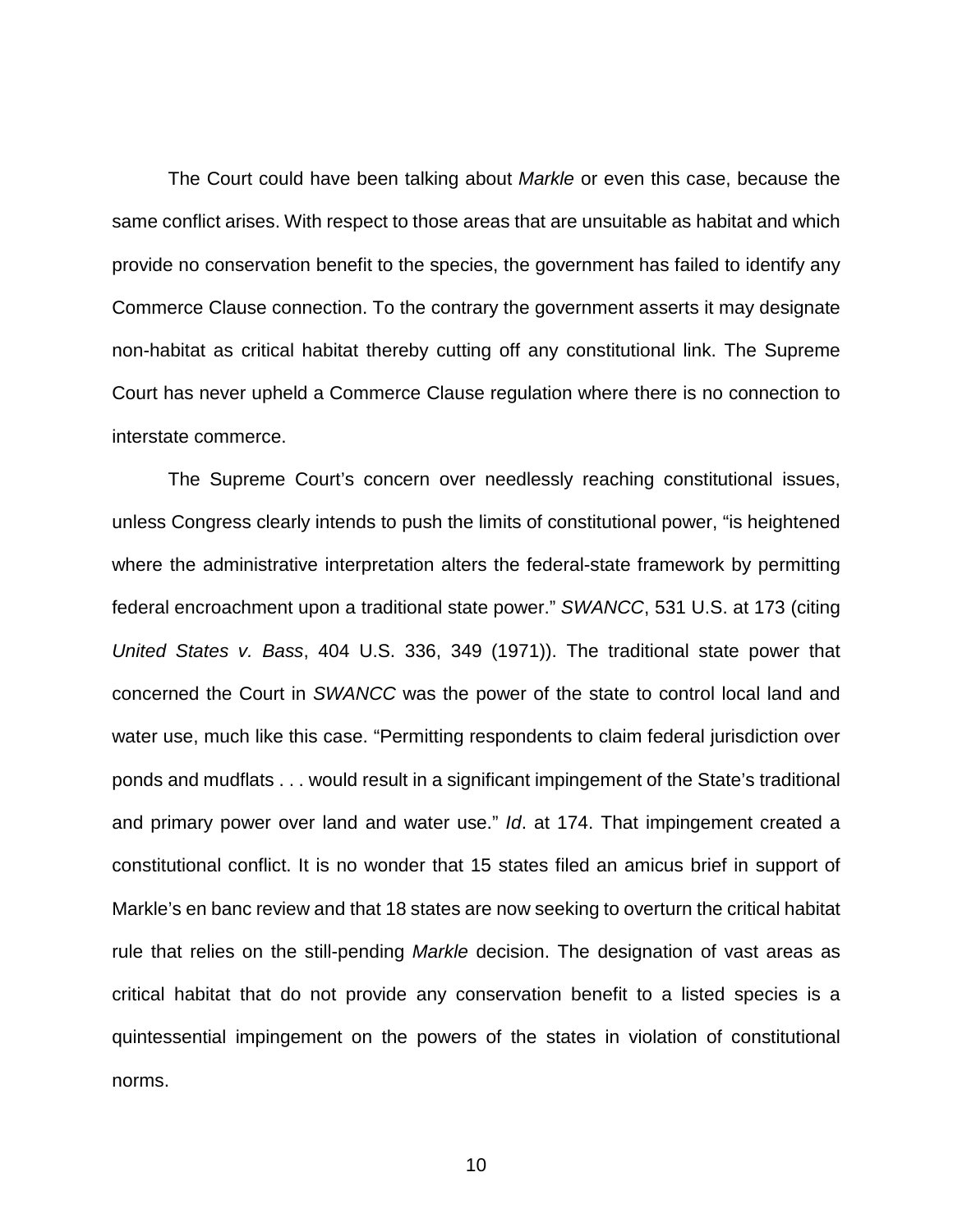#### **CONCLUSION**

The essentially boundless authority granted the federal government by allowing the designation of non-habitat as critical habitat, under the guise of species protection, conflicts with a plain reading of the Endangered Species Act and, with the exception of *Markle*, all the lower courts interpreting the Act. It also conflicts with the Supreme Court's decisions in *Bennett* and *SWANCC*, and long-held constitutional limitations on federal power. This Court should overturn the Final Rule designating critical habitat for the Gunnison sage-grouse or await further guidance from the Supreme Court in the *Markle* case.

DATED: August 11, 2017.

Respectfully submitted,

*/s/ M. Reed Hopper* M. REED HOPPER Pacific Legal Foundation 930 G Street Sacramento, California 95814 Telephone: (916) 419-7111 Facsimile: (916) 419-7747 E-mail: [mrh@pacificlegal.org](mailto:mrh@pacificlegal.org)

Counsel for Amici Curiae Markle Interests, LLC, and P&F Lumber Company 2000, LLC